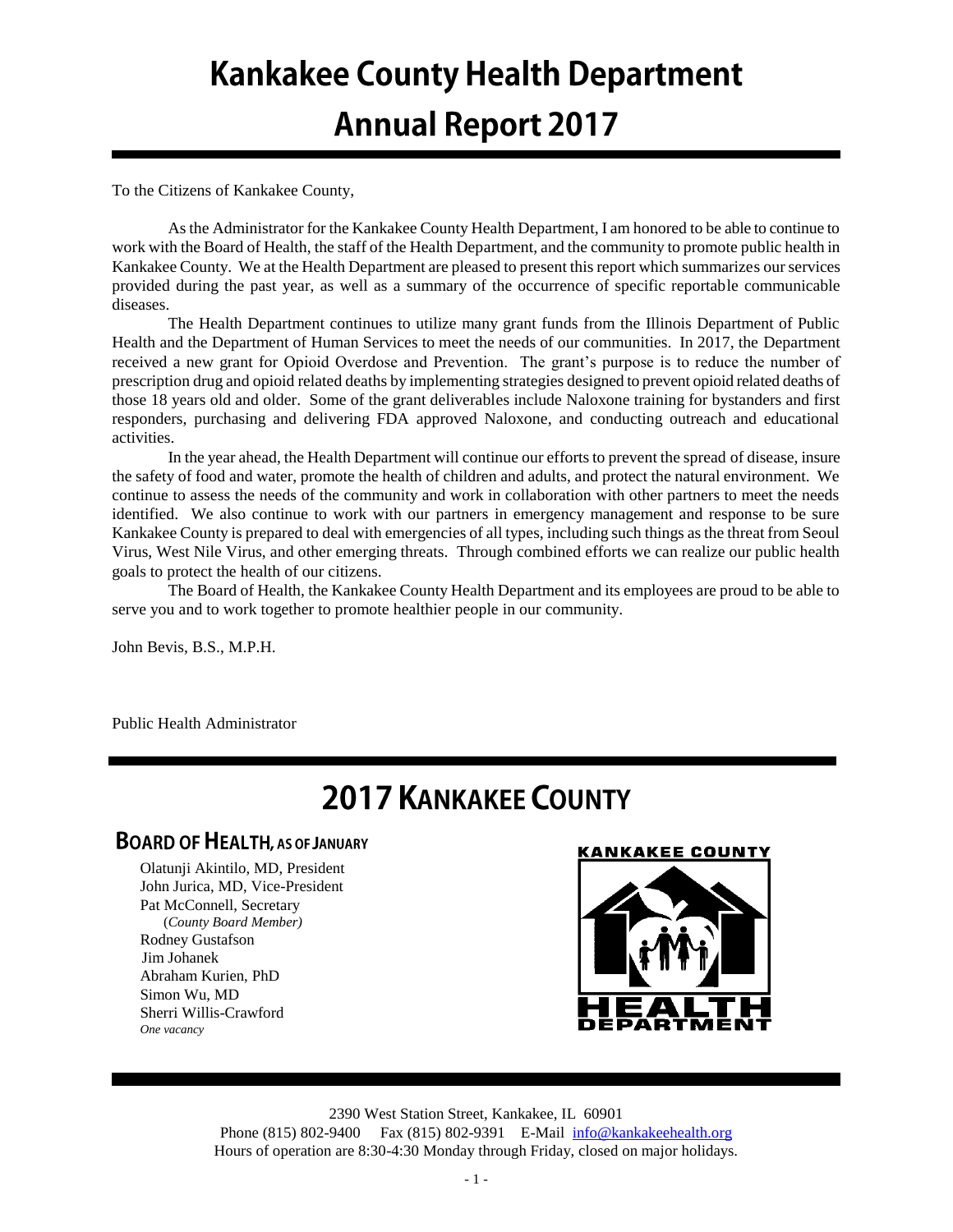# **Environmental Health 2017**

#### **Inspections**

| -------------          |  |
|------------------------|--|
|                        |  |
|                        |  |
|                        |  |
|                        |  |
|                        |  |
|                        |  |
|                        |  |
|                        |  |
|                        |  |
|                        |  |
|                        |  |
| <b>Permits Issued</b>  |  |
|                        |  |
|                        |  |
| <b>Licenses Issued</b> |  |
|                        |  |
|                        |  |
|                        |  |
|                        |  |
|                        |  |
|                        |  |
|                        |  |

## **Health Promotion 2017**

#### **Health Education**

| Brain Breaks training participants  18 |  |
|----------------------------------------|--|
|                                        |  |
|                                        |  |
|                                        |  |
|                                        |  |
|                                        |  |
|                                        |  |
|                                        |  |
|                                        |  |
|                                        |  |
|                                        |  |
|                                        |  |

# **Chronic and Communicable Disease 2017**

#### Reportable Diseases - does not include probable cases

| Any unusual case or cluster of cases that indicate hazard  0 |
|--------------------------------------------------------------|
|                                                              |
|                                                              |
|                                                              |
|                                                              |
|                                                              |
|                                                              |
|                                                              |
|                                                              |
|                                                              |
|                                                              |
|                                                              |
|                                                              |
|                                                              |
|                                                              |
|                                                              |
|                                                              |
|                                                              |
|                                                              |
|                                                              |
|                                                              |
|                                                              |
|                                                              |
|                                                              |
|                                                              |
|                                                              |
|                                                              |
|                                                              |
|                                                              |
|                                                              |
|                                                              |
|                                                              |
|                                                              |
|                                                              |
|                                                              |
|                                                              |
|                                                              |
|                                                              |
|                                                              |
|                                                              |
|                                                              |

| Tuberculosis * tuberculin shortage    |  |
|---------------------------------------|--|
|                                       |  |
|                                       |  |
|                                       |  |
|                                       |  |
| <b>Lead Screening Program</b>         |  |
|                                       |  |
|                                       |  |
|                                       |  |
| <b>Hearing and Vision Screening</b>   |  |
|                                       |  |
|                                       |  |
| <b>Sexually Transmitted Diseases</b>  |  |
|                                       |  |
|                                       |  |
|                                       |  |
| Clients tested/consulted for HIV  359 |  |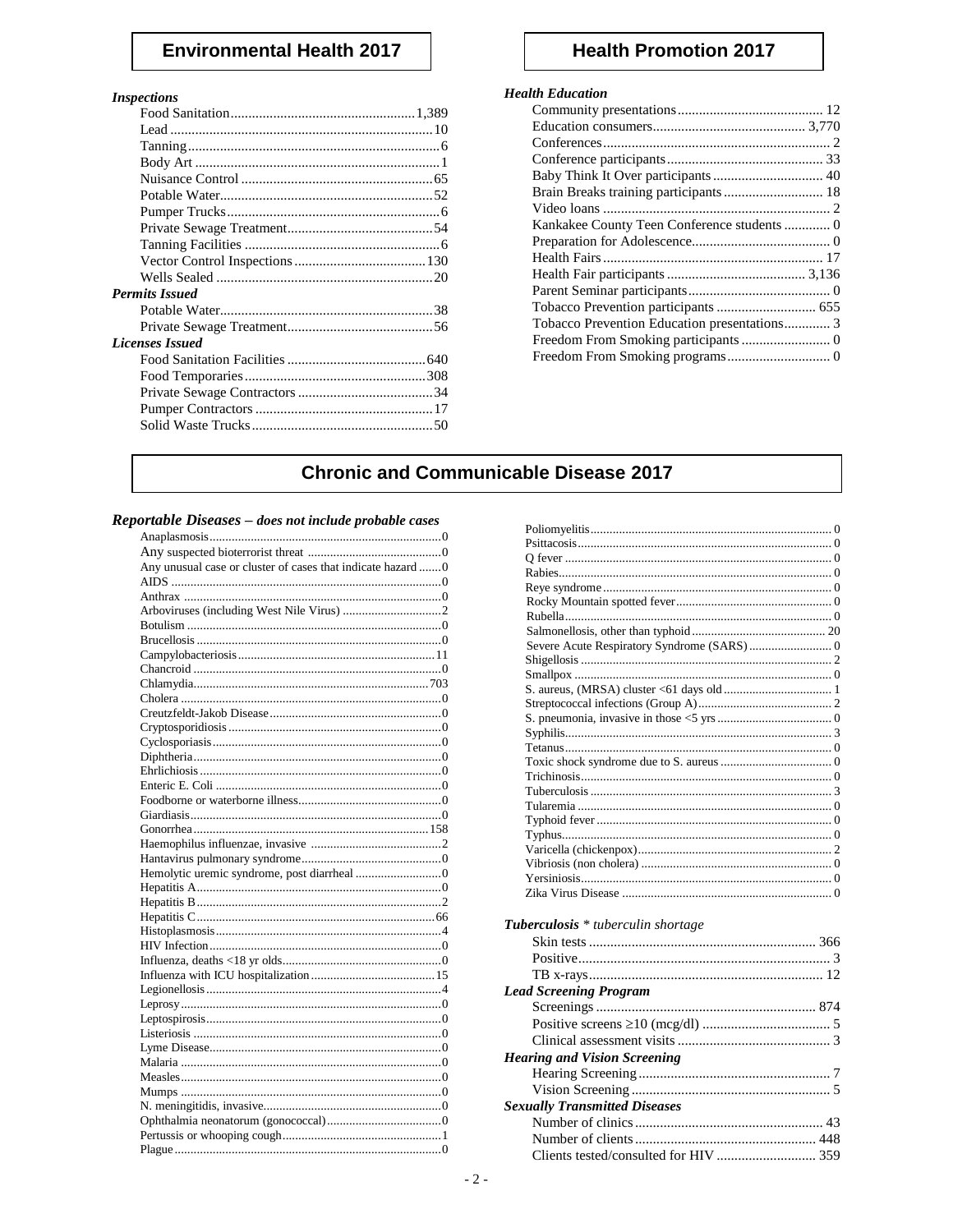# **Maternal Child Health 2017**

#### *Immunization Doses*

#### *Family Case Management*

| Average mo. caseload-pregnant/infants912     |  |
|----------------------------------------------|--|
| Average mo. caseload - children 106          |  |
|                                              |  |
|                                              |  |
|                                              |  |
|                                              |  |
| Perinatal Depression Screenings 1,231        |  |
|                                              |  |
| Childbirth education classes (ended 5/2017)0 |  |
|                                              |  |
|                                              |  |

### *WIC (Women, Infants, & Children)*

#### *HealthWorks*

| Average monthly caseload (pregnant/ $< 6$ )41 |  |
|-----------------------------------------------|--|
|                                               |  |
| New wards to Kankakee county30                |  |
| Wards transferred to Kankakee county99        |  |

# **Financial Report 2017**

| (Audited)                       |
|---------------------------------|
| Fiscal Year 12/01/16 – 11/30/17 |
| <b>Revenue</b>                  |

| Property Tax Revenue \$469,588.99    |  |
|--------------------------------------|--|
|                                      |  |
|                                      |  |
|                                      |  |
|                                      |  |
| Miscellaneous Revenue \$10,871.47    |  |
|                                      |  |
| Revenue from Kan-Comm\$21,576.00     |  |
|                                      |  |
| Cash on hand 11/30/17 \$2,048,155.12 |  |



#### *Expenditures*

| Total Personnel Costs \$1,427,177.63 |  |
|--------------------------------------|--|
| Professional Development\$7,197.50   |  |
| Office Supplies/Postage\$12,130.91   |  |
| Operating Supplies\$161,330.33       |  |
| Professional Services\$10,836.00     |  |
|                                      |  |
|                                      |  |
|                                      |  |
|                                      |  |
|                                      |  |
|                                      |  |
|                                      |  |
| Outside Contracting \$130,846.52     |  |
| Miscellaneous Expenses \$8,543.55    |  |
|                                      |  |
| Computers/Software \$33,198.95       |  |
| Total Expenditures\$2,209,478.93     |  |